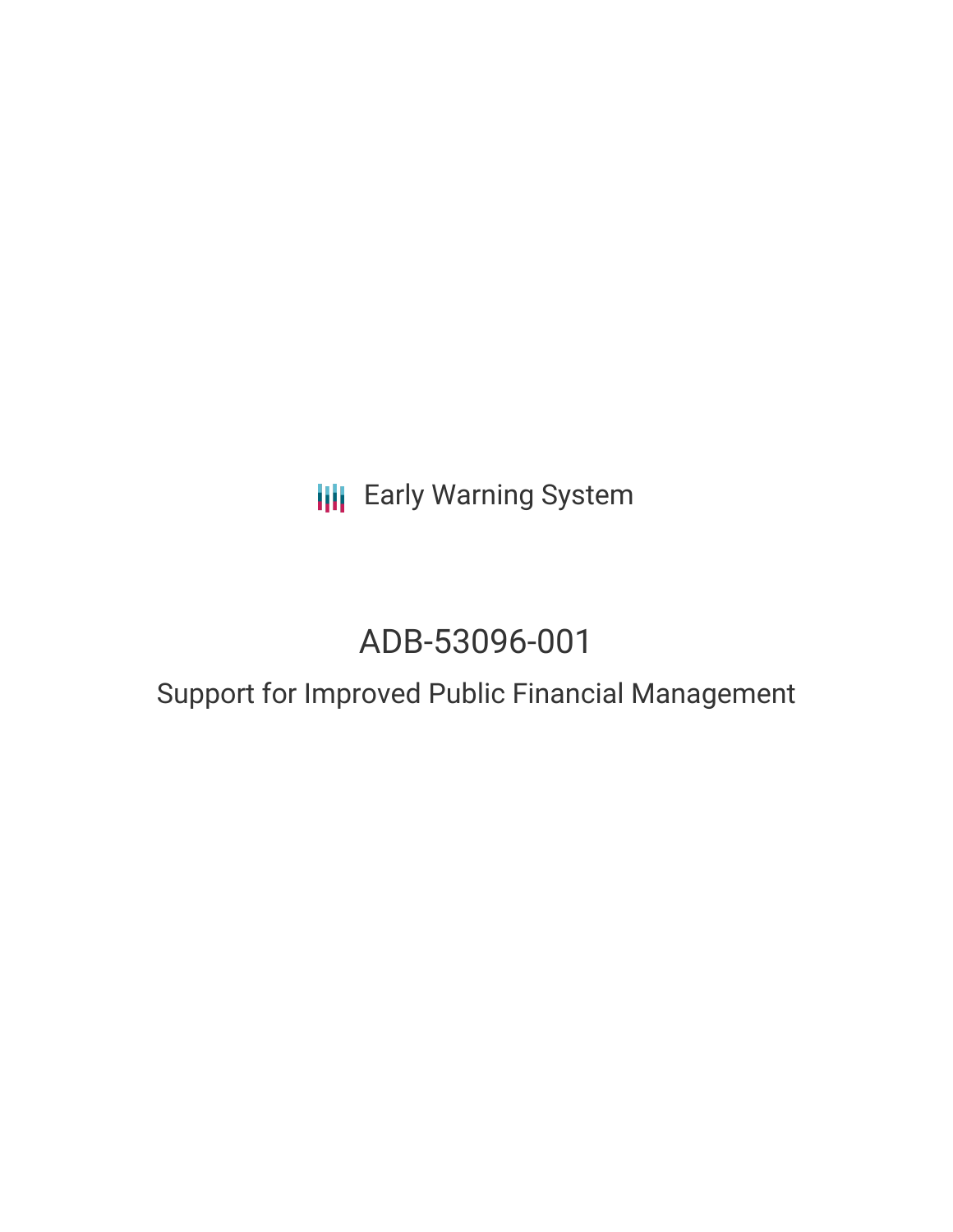

#### **Quick Facts**

| <b>Countries</b>               | <b>Niue</b>                               |
|--------------------------------|-------------------------------------------|
| <b>Financial Institutions</b>  | Asian Development Bank (ADB)              |
| <b>Status</b>                  | Active                                    |
| <b>Bank Risk Rating</b>        | U                                         |
| <b>Voting Date</b>             | 2019-05-03                                |
| <b>Borrower</b>                | Government of Niue                        |
| <b>Sectors</b>                 | Law and Government, Technical Cooperation |
| <b>Investment Type(s)</b>      | Fund                                      |
| <b>Investment Amount (USD)</b> | $$0.23$ million                           |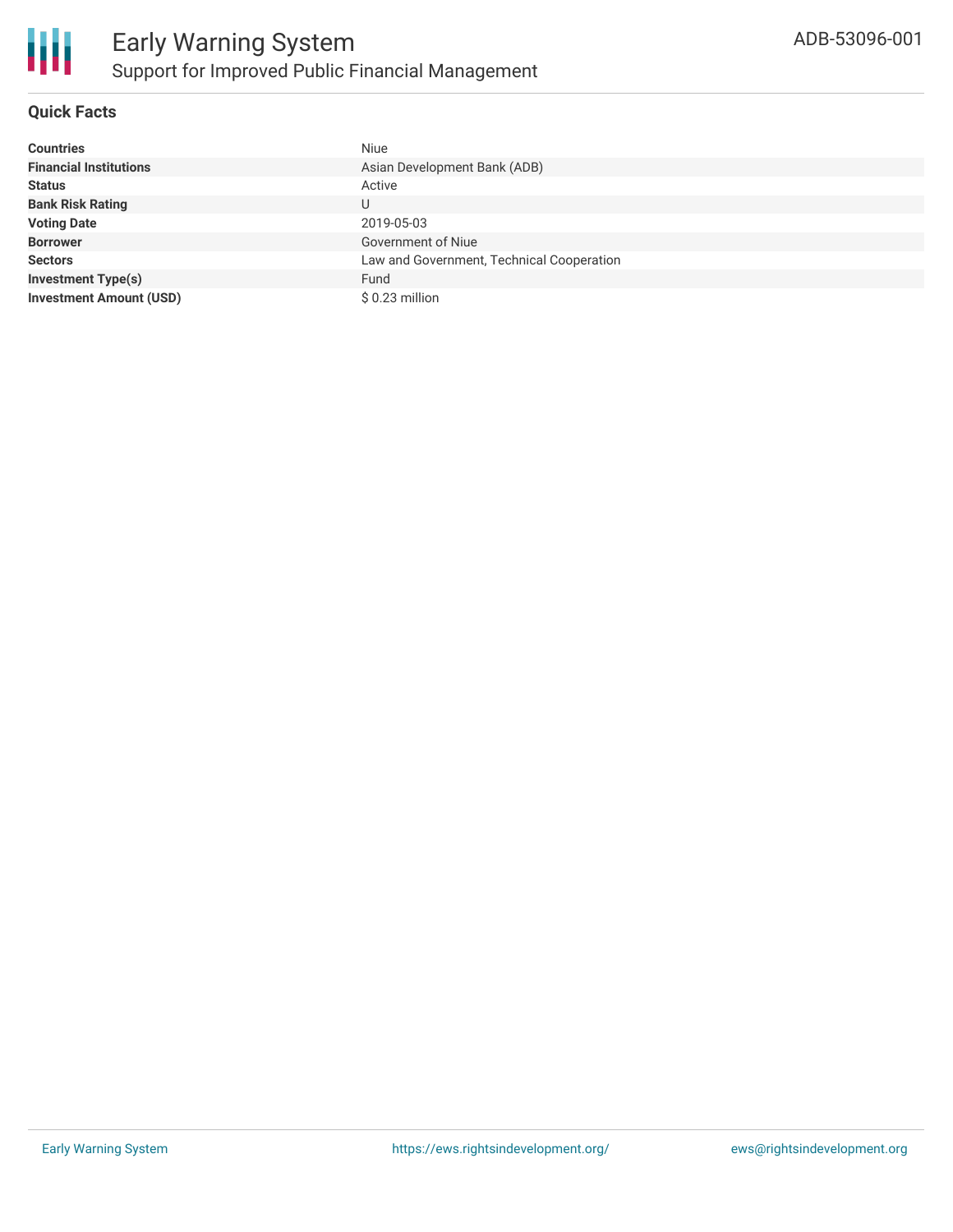

#### **Project Description**

According to the bank website, "The TA will help the Government of Niue to address immediate gaps in its financial accounting and reporting and build the foundations for ongoing improvements in public financial management (PFM). The TA will provide policy advice and support government capacity development. The small-scale technical assistance modality has been selected because it aligns with the level of support that is needed and will enable ADB to commence support to Niue without undue delay."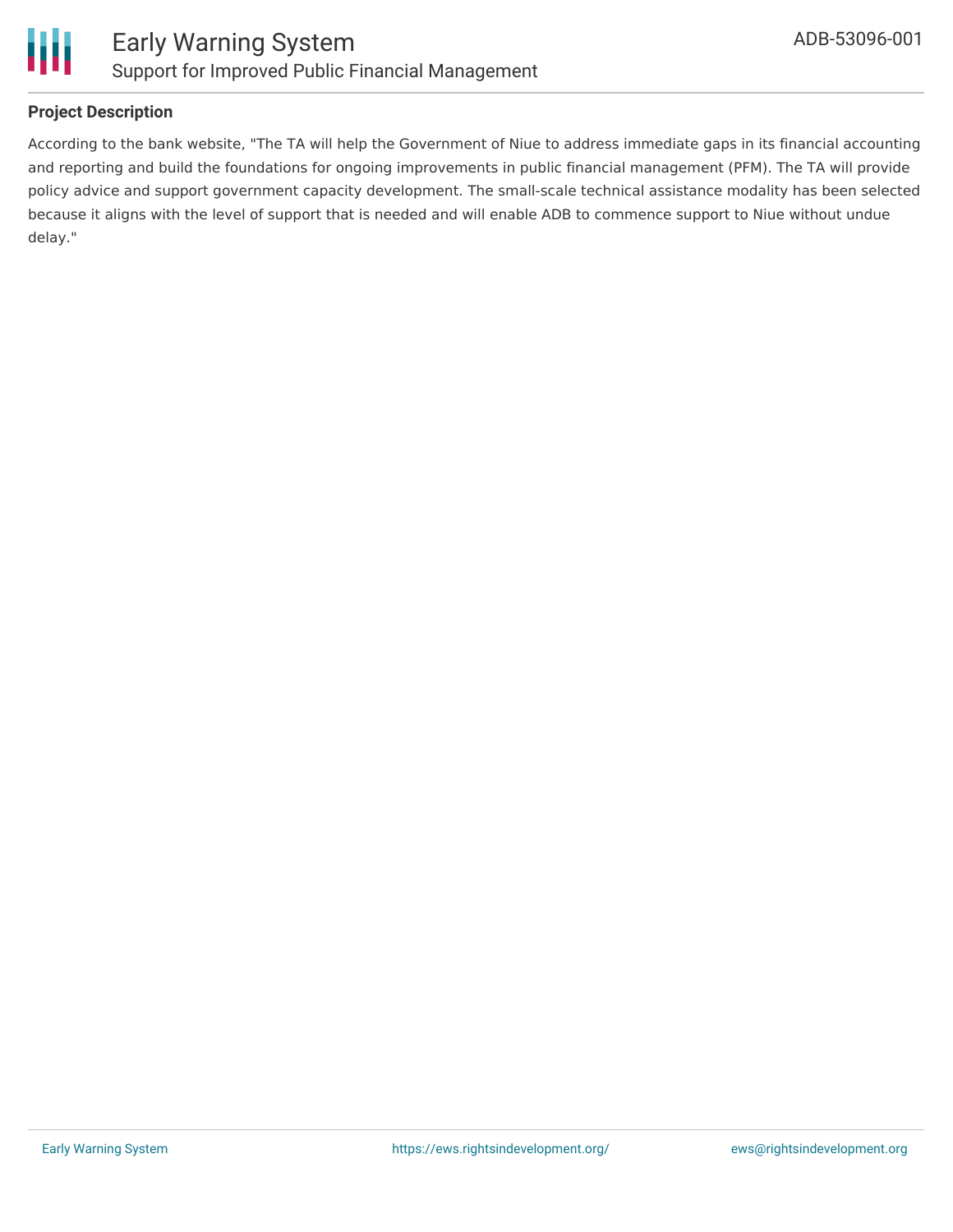

### Early Warning System Support for Improved Public Financial Management

#### **Investment Description**

Asian Development Bank (ADB)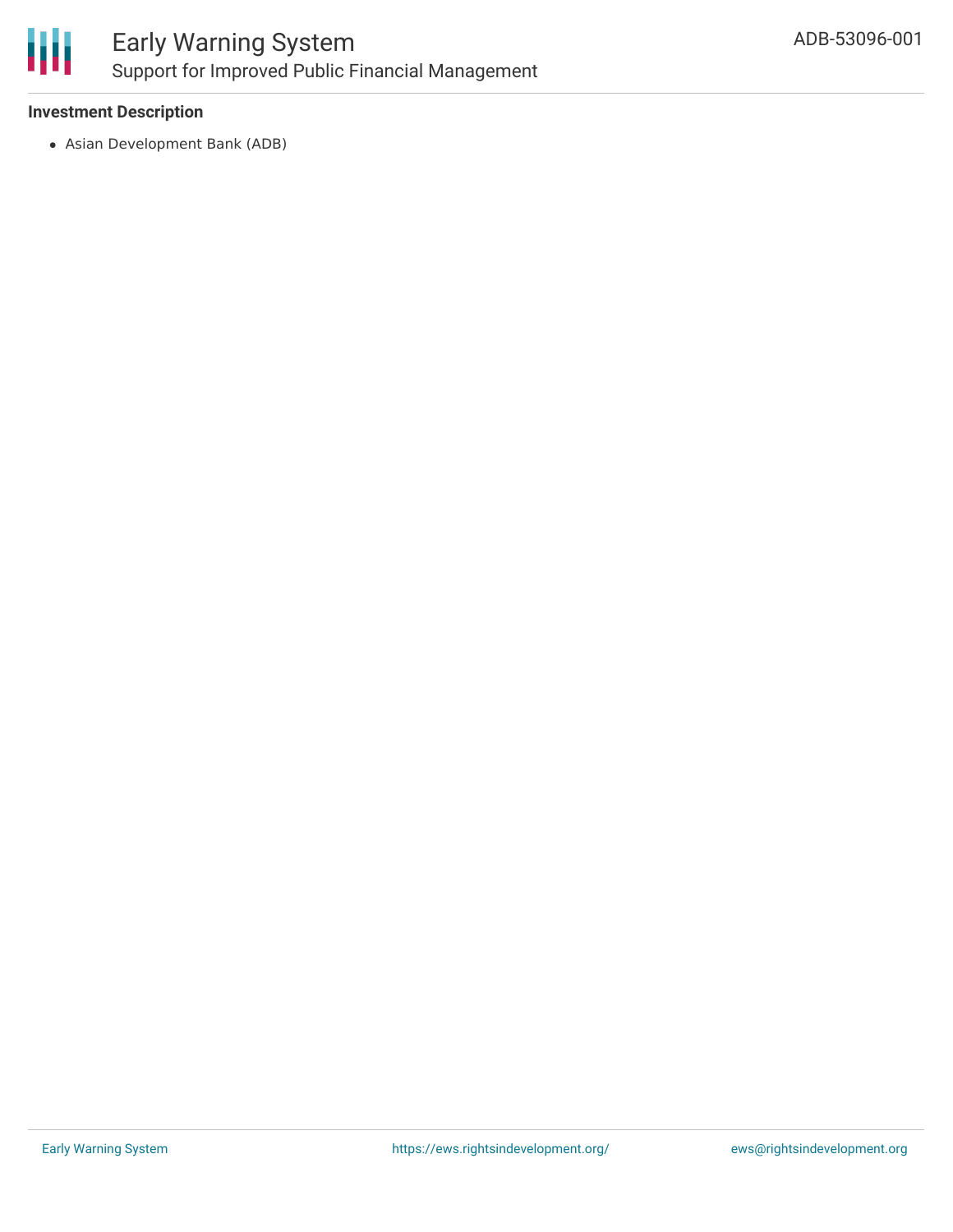

#### **Contact Information**

Responsible ADB Officer David Freedman Responsible ADB Department Pacific Department Responsible ADB Division PASP Executing Agencies Asian Development Bank 6 ADB Avenue, Mandaluyong City 1550, Philippines

#### **ACCOUNTABILITY MECHANISM OF ADB**

The Accountability Mechanism is an independent complaint mechanism and fact-finding body for people who believe they are likely to be, or have been, adversely affected by an Asian Development Bank-financed project. If you submit a complaint to the Accountability Mechanism, they may investigate to assess whether the Asian Development Bank is following its own policies and procedures for preventing harm to people or the environment. You can learn more about the Accountability Mechanism and how to file a complaint at: http://www.adb.org/site/accountability-mechanism/main